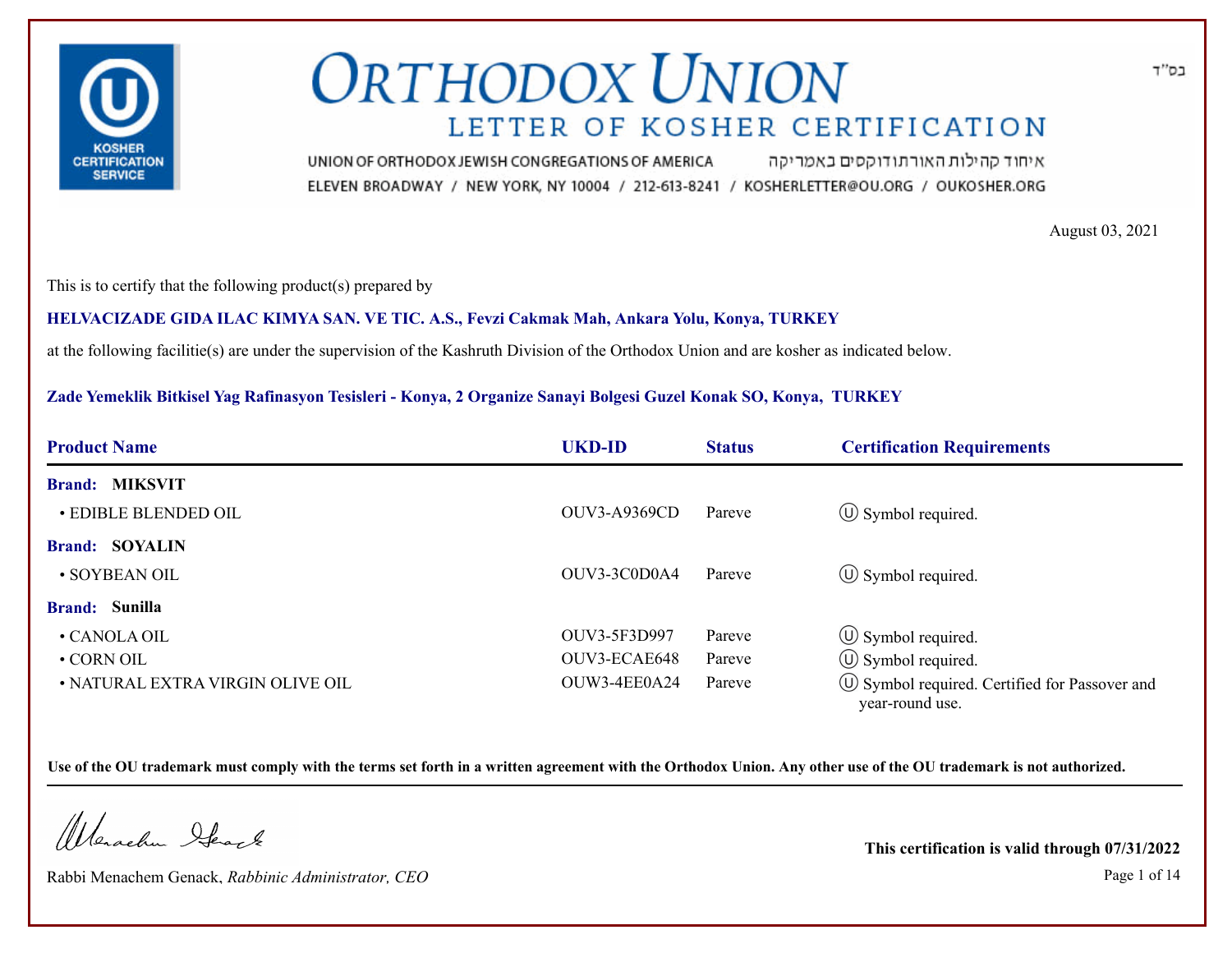

איחוד קהילות האורתודוקסים באמריקה UNION OF ORTHODOX JEWISH CONGREGATIONS OF AMERICA ELEVEN BROADWAY / NEW YORK, NY 10004 / 212-613-8241 / KOSHERLETTER@OU.ORG / OUKOSHER.ORG

August 03, 2021

### **HELVACIZADE GIDA ILAC KIMYA SAN. VE TIC. A.S. (continued)**

This is to certify that the following product(s) prepared by this company at the facilitie(s) listed above are under the supervision of the Kashruth Division of the Orthodox Union and are kosher as indicated below.

| <b>Product Name</b>               | <b>UKD-ID</b>       | <b>Status</b> | <b>Certification Requirements</b>                                      |  |
|-----------------------------------|---------------------|---------------|------------------------------------------------------------------------|--|
| <b>Brand:</b> Sunilla (continued) |                     |               |                                                                        |  |
| • REFINED OLIVE OIL               | OUV3-D5A4AC9        | Pareve        | $\circled{1}$ Symbol required.                                         |  |
| • RIVIERA OLIVE OIL               | <b>OUV3-CF10805</b> | Pareve        | $\circ$ Symbol required.                                               |  |
| · SUNFLOWER OIL                   | OUV3-A51A375        | Pareve        | $\circ$ Symbol required.                                               |  |
| <b>Brand: Truco</b>               |                     |               |                                                                        |  |
| • CANOLA OIL                      | OUV3-CD8613A        | Pareve        | $\circled{1}$ Symbol required.                                         |  |
| • CORN OIL                        | OUV3-AC90D07        | Pareve        | $\circ$ Symbol required.                                               |  |
| • NATURAL EXTRA VIRGIN OLIVE OIL  | OUW3-5DCF9E9        | Pareve        | $\circ$ Symbol required. Certified for Passover and<br>year-round use. |  |
| • REFINED OLIVE OIL               | OUV3-3C30AA8        | Pareve        | $\circled{1}$ Symbol required.                                         |  |
| • RIVIERA OLIVE OIL               | OUV3-408971B        | Pareve        | $\circ$ Symbol required.                                               |  |
| · SUNFLOWER OIL                   | <b>OUV3-B56A78B</b> | Pareve        | $\circ$ Symbol required.                                               |  |

**Use of the OU trademark must comply with the terms set forth in a written agreement with the Orthodox Union. Any other use of the OU trademark is not authorized.**

Werschn Stack

Rabbi Menachem Genack, *Rabbinic Administrator, CEO* Page 2 of 14

**This certification is valid through 07/31/2022**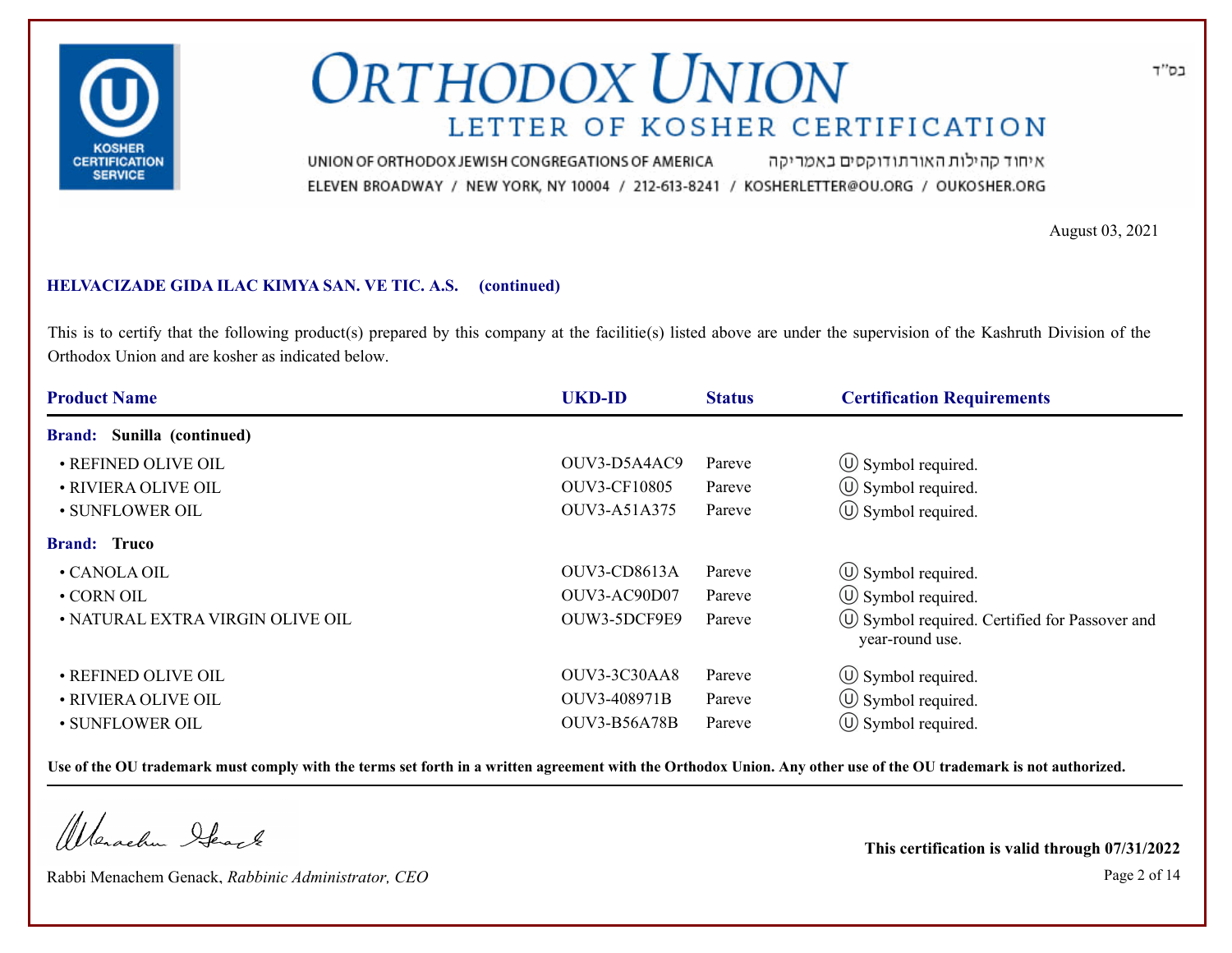

איחוד קהילות האורתודוקסים באמריקה UNION OF ORTHODOX JEWISH CONGREGATIONS OF AMERICA ELEVEN BROADWAY / NEW YORK, NY 10004 / 212-613-8241 / KOSHERLETTER@OU.ORG / OUKOSHER.ORG

August 03, 2021

### **HELVACIZADE GIDA ILAC KIMYA SAN. VE TIC. A.S. (continued)**

This is to certify that the following product(s) prepared by this company at the facilitie(s) listed above are under the supervision of the Kashruth Division of the Orthodox Union and are kosher as indicated below.

| <b>Product Name</b>               | <b>UKD-ID</b>       | <b>Status</b> | <b>Certification Requirements</b> |
|-----------------------------------|---------------------|---------------|-----------------------------------|
| <b>Brand: ZADE</b>                |                     |               |                                   |
| $\cdot$ ACID OIL                  | OUV3-EF939DA        | Pareve        | $\circ$ Symbol required.          |
| • CANOLA OIL                      | <b>OUV3-31E6CB4</b> | Pareve        | $\circ$ Symbol required.          |
| • CATERING OIL                    | OUV3-12E92E1        | Pareve        | $\circ$ Symbol required.          |
| • Cold Pressed Almond Oil         | OUV3-9E64E46        | Pareve        | $\circ$ Symbol required.          |
| • Cold Pressed Anise Seed Oil     | OUV3-E76EAA9        | Pareve        | $\circ$ Symbol required.          |
| • Cold Pressed Apricot Kernel Oil | <b>OUV3-2B49C4E</b> | Pareve        | $(\cup)$ Symbol required.         |
| • Cold Pressed Avocado Seed Oil   | <b>OUV3-86ED29D</b> | Pareve        | (U) Symbol required.              |
| • Cold Pressed Blackseed Oil      | <b>OUV3-0D7126B</b> | Pareve        | (U) Symbol required.              |
| • Cold Pressed Canola Oil         | <b>OUV3-70ABB93</b> | Pareve        | $\circ$ Symbol required.          |
| • Cold Pressed Coconut Oil        | OUV3-9030069        | Pareve        | (U) Symbol required.              |
| • Cold Pressed Corn Oil           | OUV3-32FA285        | Pareve        | $\circled{1}$ Symbol required.    |
| • Cold Pressed Cumin Oil          | OUV3-F87FEA5        | Pareve        | $(\cup)$ Symbol required.         |

**Use of the OU trademark must comply with the terms set forth in a written agreement with the Orthodox Union. Any other use of the OU trademark is not authorized.**

Werschn Stack

Rabbi Menachem Genack, *Rabbinic Administrator, CEO* Page 3 of 14

**This certification is valid through 07/31/2022**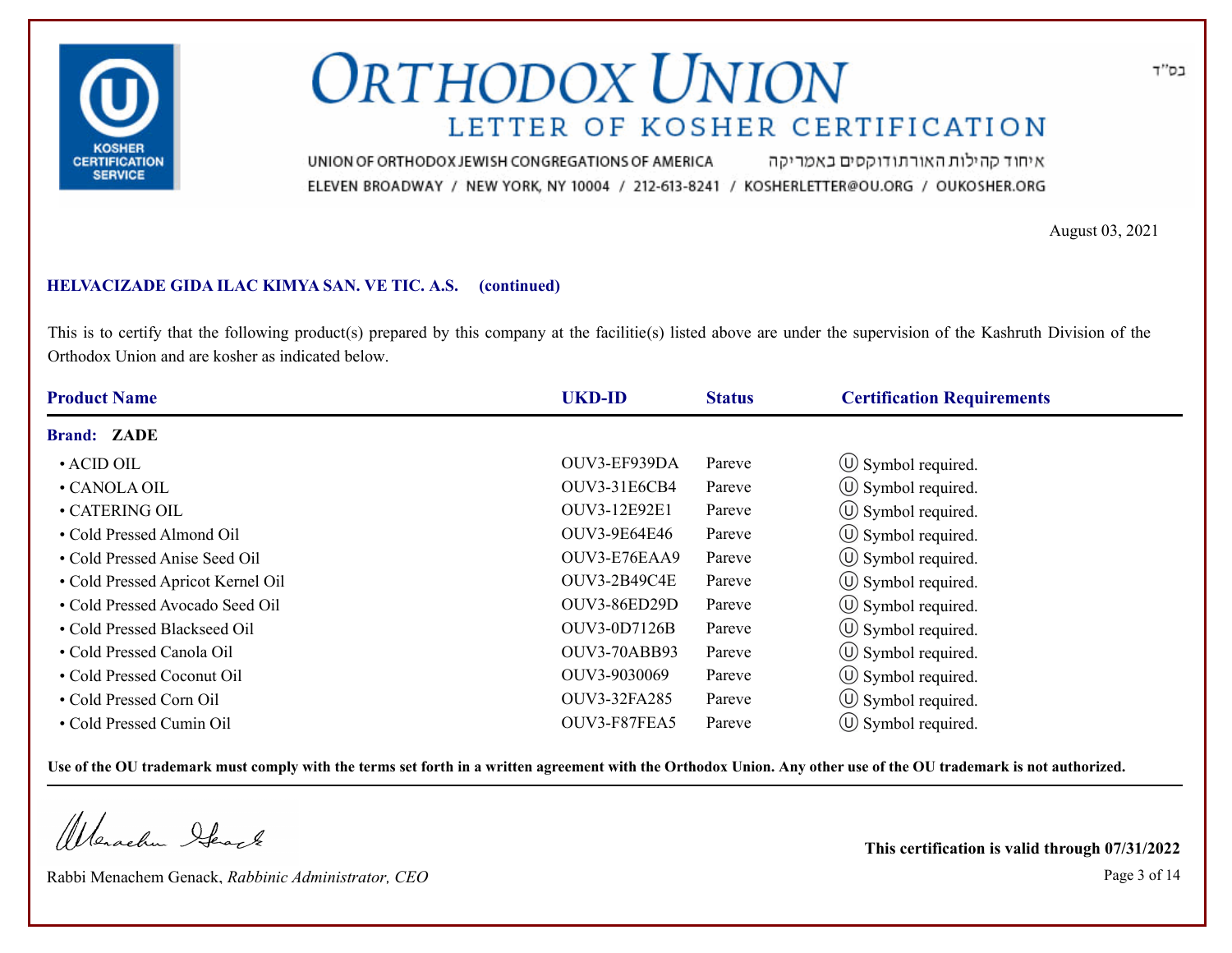

איחוד קהילות האורתודוקסים באמריקה UNION OF ORTHODOX JEWISH CONGREGATIONS OF AMERICA ELEVEN BROADWAY / NEW YORK, NY 10004 / 212-613-8241 / KOSHERLETTER@OU.ORG / OUKOSHER.ORG

August 03, 2021

### **HELVACIZADE GIDA ILAC KIMYA SAN. VE TIC. A.S. (continued)**

This is to certify that the following product(s) prepared by this company at the facilitie(s) listed above are under the supervision of the Kashruth Division of the Orthodox Union and are kosher as indicated below.

| <b>Product Name</b>                     | <b>UKD-ID</b>       | <b>Status</b> | <b>Certification Requirements</b> |
|-----------------------------------------|---------------------|---------------|-----------------------------------|
| <b>Brand: ZADE</b> (continued)          |                     |               |                                   |
| • Cold Pressed Flaxseed Oil             | <b>OUV3-E2B7888</b> | Pareve        | $\circ$ Symbol required.          |
| • Cold Pressed Grapeseed Oil            | OUV3-1399DC7        | Pareve        | $\circ$ Symbol required.          |
| • Cold Pressed Hazelnut Oil             | OUV3-E7EA06F        | Pareve        | $\circ$ Symbol required.          |
| • Cold Pressed Peanut Oil               | OUV3-551C89C        | Pareve        | $\circ$ Symbol required.          |
| • Cold Pressed Pomegranate Seed Oil     | OUV3-2620E72        | Pareve        | $(U)$ Symbol required.            |
| • Cold Pressed Poppy Seed Oil           | <b>OUV3-2006A2F</b> | Pareve        | $\circ$ Symbol required.          |
| • Cold Pressed Pumpkin Seed Oil         | OUV3-2083355        | Pareve        | $\circ$ Symbol required.          |
| • Cold Pressed Rosehip Oil              | OUV3-A957B92        | Pareve        | (U) Symbol required.              |
| • Cold Pressed Safflower Oil            | <b>OUV3-2D57E08</b> | Pareve        | $\circ$ Symbol required.          |
| • Cold Pressed Sesame Seed Oil          | OUV3-440544D        | Pareve        | $\circ$ Symbol required.          |
| • Cold Pressed Stinging Nettle Seed Oil | OUV3-F815460        | Pareve        | $\circ$ Symbol required.          |
| • Cold Pressed Sunflower Oil            | OUV3-4A706BA        | Pareve        | $\cup$ Symbol required.           |

**Use of the OU trademark must comply with the terms set forth in a written agreement with the Orthodox Union. Any other use of the OU trademark is not authorized.**

Werschn Stack

Rabbi Menachem Genack, *Rabbinic Administrator, CEO* Page 4 of 14

**This certification is valid through 07/31/2022**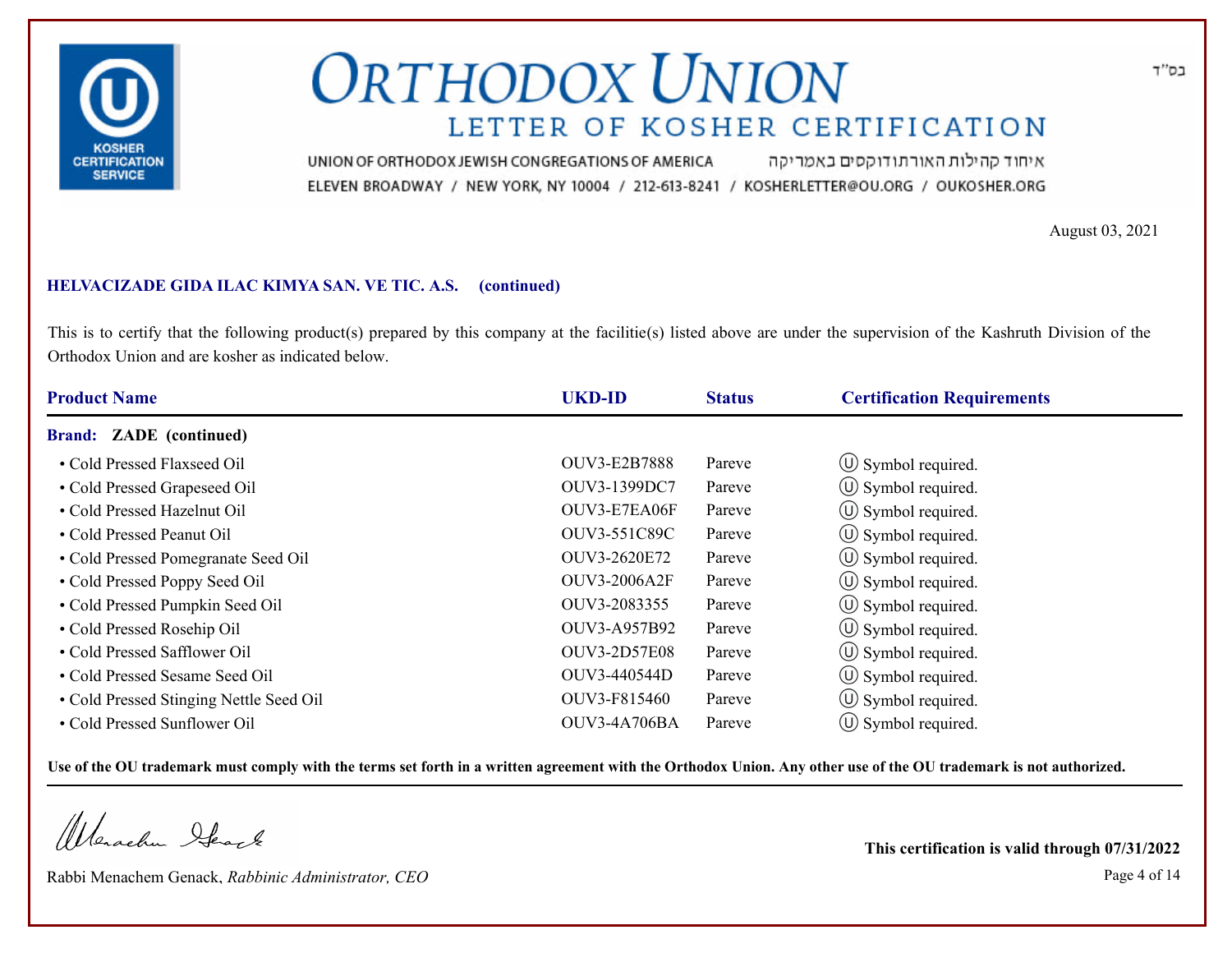

איחוד קהילות האורתודוקסים באמריקה UNION OF ORTHODOX JEWISH CONGREGATIONS OF AMERICA ELEVEN BROADWAY / NEW YORK, NY 10004 / 212-613-8241 / KOSHERLETTER@OU.ORG / OUKOSHER.ORG

August 03, 2021

### **HELVACIZADE GIDA ILAC KIMYA SAN. VE TIC. A.S. (continued)**

This is to certify that the following product(s) prepared by this company at the facilitie(s) listed above are under the supervision of the Kashruth Division of the Orthodox Union and are kosher as indicated below.

| <b>Product Name</b>            | <b>UKD-ID</b> | <b>Status</b> | <b>Certification Requirements</b> |  |
|--------------------------------|---------------|---------------|-----------------------------------|--|
| <b>Brand: ZADE</b> (continued) |               |               |                                   |  |
| • Cold Pressed Walnut Oil      | OUV3-54785E5  | Pareve        | $\circ$ Symbol required.          |  |
| $\cdot$ CORN OIL               | OUV3-3ABDC04  | Pareve        | $\circled{1}$ Symbol required.    |  |
| • COTTON OIL                   | OUV3-F816872  | Pareve        | $\circled{1}$ Symbol required.    |  |
| • EDIBLE BLENDED OIL           | OUV3-43318B9  | Pareve        | $\circ$ Symbol required.          |  |
| • FATTY ACID                   | OUV3-7512902  | Pareve        | $\circ$ Symbol required.          |  |
| $\cdot$ FRYING OIL             | OUV3-07416DE  | Pareve        | (U) Symbol required.              |  |
| • HAZELNUT OIL                 | OUV3-D3F7F33  | Pareve        | (U) Symbol required.              |  |
| • Milled Apricot Seed /Kernel  | OUV3-5A9BE08  | Pareve        | (U) Symbol required.              |  |
| • Milled Bay Laurel Seed       | OUV3-AEDA9A9  | Pareve        | $\circ$ Symbol required.          |  |
| • Milled Bitter Almond         | OUV3-BF90055  | Pareve        | $\circ$ Symbol required.          |  |
| • Milled Black Seed            | OUV3-29D5E4E  | Pareve        | $\circ$ Symbol required.          |  |
| • Milled Carob                 | OUV3-FD749A5  | Pareve        | $\cup$ Symbol required.           |  |

**Use of the OU trademark must comply with the terms set forth in a written agreement with the Orthodox Union. Any other use of the OU trademark is not authorized.**

Werschn Stack

Rabbi Menachem Genack, *Rabbinic Administrator, CEO* Page 5 of 14

**This certification is valid through 07/31/2022**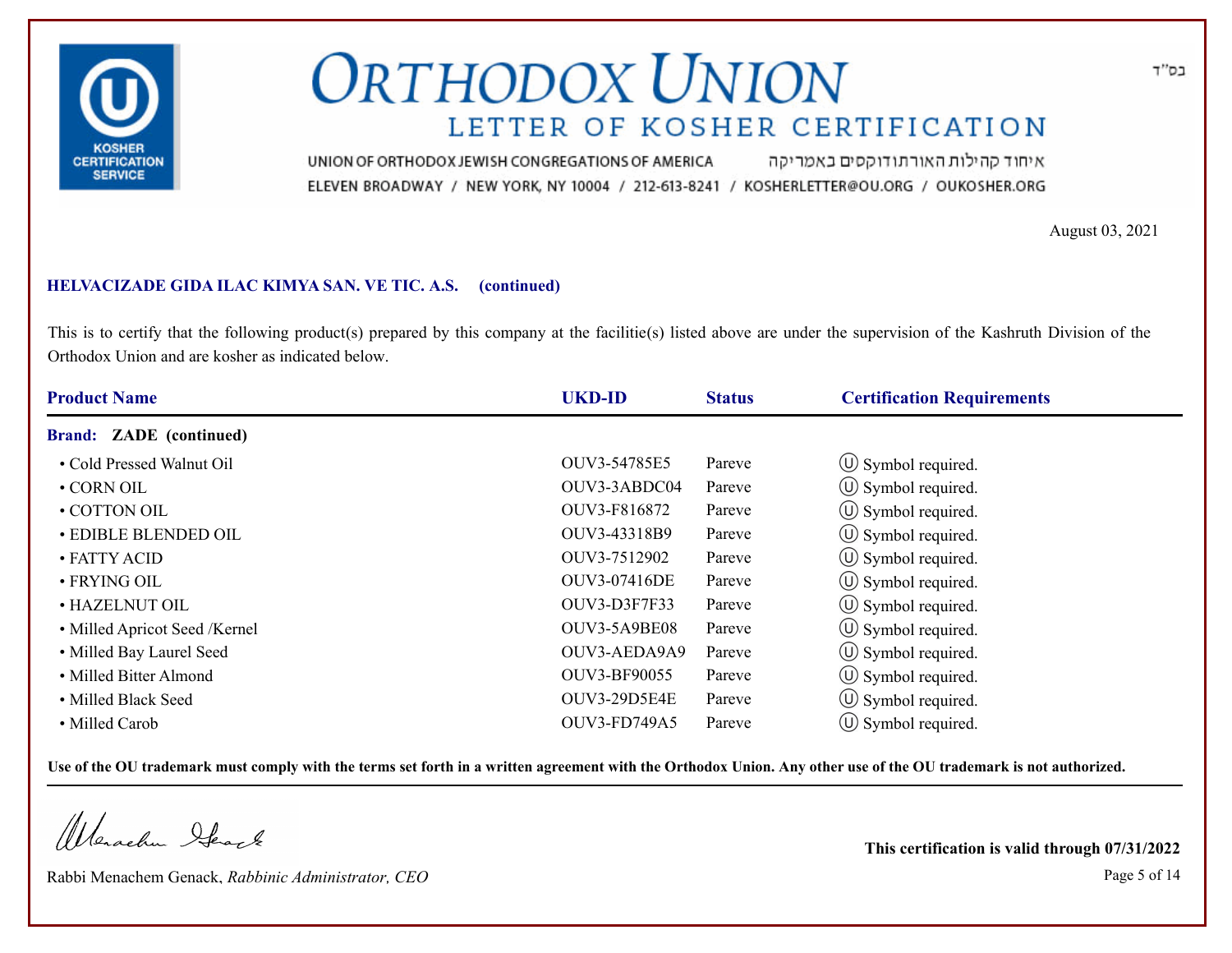

איחוד קהילות האורתודוקסים באמריקה UNION OF ORTHODOX JEWISH CONGREGATIONS OF AMERICA ELEVEN BROADWAY / NEW YORK, NY 10004 / 212-613-8241 / KOSHERLETTER@OU.ORG / OUKOSHER.ORG

August 03, 2021

### **HELVACIZADE GIDA ILAC KIMYA SAN. VE TIC. A.S. (continued)**

This is to certify that the following product(s) prepared by this company at the facilitie(s) listed above are under the supervision of the Kashruth Division of the Orthodox Union and are kosher as indicated below.

| <b>Product Name</b>            | <b>UKD-ID</b> | <b>Status</b> | <b>Certification Requirements</b> |  |
|--------------------------------|---------------|---------------|-----------------------------------|--|
| <b>Brand: ZADE</b> (continued) |               |               |                                   |  |
| • Milled Coconut               | OUV3-5030722  | Pareve        | $\circ$ Symbol required.          |  |
| • Milled Corn                  | OUV3-AAE048A  | Pareve        | $\circ$ Symbol required.          |  |
| • Milled Cumin Seeds           | OUV3-036626E  | Pareve        | $\circled{1}$ Symbol required.    |  |
| • Milled Fennel                | OUV3-8023F09  | Pareve        | $\circ$ Symbol required.          |  |
| • Milled Flax Seeds            | OUV3-5FA48D0  | Pareve        | $\circ$ Symbol required.          |  |
| • Milled Garlic                | OUV3-788F22F  | Pareve        | $\circ$ Symbol required.          |  |
| • Milled Ginger                | OUV3-4277359  | Pareve        | $\circ$ Symbol required.          |  |
| • Milled Gingko Biloba         | OUV3-C23DD09  | Pareve        | $\circled{1}$ Symbol required.    |  |
| • Milled Grape Seeds           | OUV3-75809E2  | Pareve        | $\circ$ Symbol required.          |  |
| • Milled Hazelnuts             | OUV3-EC9C4E4  | Pareve        | $\circ$ Symbol required.          |  |
| • Milled Mustard               | OUV3-A5B6BE8  | Pareve        | $\circ$ Symbol required.          |  |
| • Milled Nettle Seeds          | OUV3-0A45DE4  | Pareve        | $\cup$ Symbol required.           |  |

**Use of the OU trademark must comply with the terms set forth in a written agreement with the Orthodox Union. Any other use of the OU trademark is not authorized.**

Werschn Stack

Rabbi Menachem Genack, *Rabbinic Administrator, CEO* Page 6 of 14

**This certification is valid through 07/31/2022**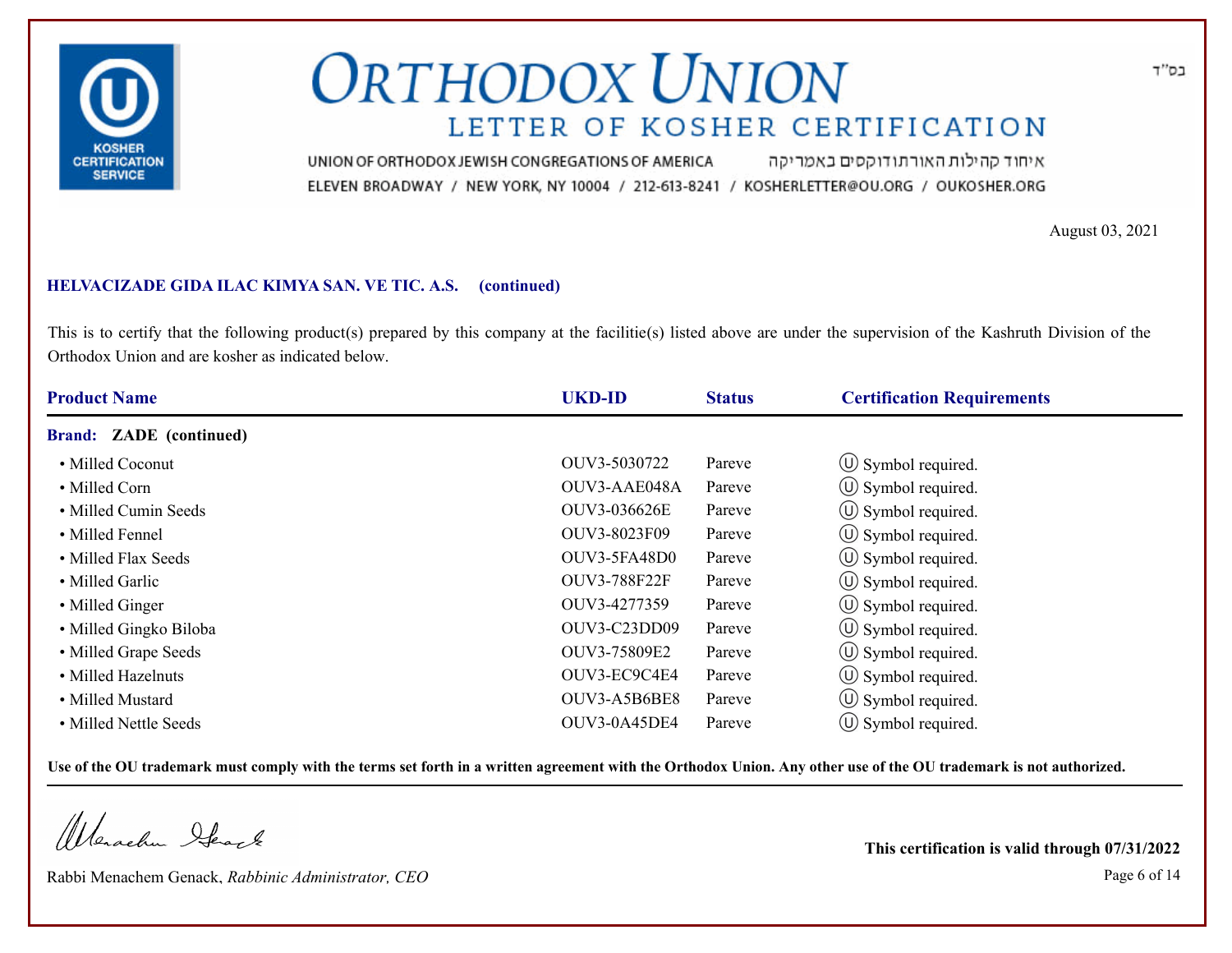

איחוד קהילות האורתודוקסים באמריקה UNION OF ORTHODOX JEWISH CONGREGATIONS OF AMERICA ELEVEN BROADWAY / NEW YORK, NY 10004 / 212-613-8241 / KOSHERLETTER@OU.ORG / OUKOSHER.ORG

August 03, 2021

### **HELVACIZADE GIDA ILAC KIMYA SAN. VE TIC. A.S. (continued)**

This is to certify that the following product(s) prepared by this company at the facilitie(s) listed above are under the supervision of the Kashruth Division of the Orthodox Union and are kosher as indicated below.

| <b>Product Name</b>            | <b>UKD-ID</b>       | <b>Status</b> | <b>Certification Requirements</b> |
|--------------------------------|---------------------|---------------|-----------------------------------|
| <b>Brand: ZADE</b> (continued) |                     |               |                                   |
| • Milled Oats                  | OUV3-C2F357A        | Pareve        | $\circ$ Symbol required.          |
| • Milled Olive Seeds           | OUV3-A886D01        | Pareve        | $\circ$ Symbol required.          |
| • Milled Onion                 | <b>OUV3-A0358DD</b> | Pareve        | $\circ$ Symbol required.          |
| • Milled Peanuts               | OUV3-62418BA        | Pareve        | $\circ$ Symbol required.          |
| • Milled Pomegranate Seeds     | OUV3-162F2D8        | Pareve        | $\circ$ Symbol required.          |
| • Milled Poppy Seeds           | OUV3-D74EB6B        | Pareve        | (U) Symbol required.              |
| • Milled Pumpkin Seeds         | OUV3-74AF967        | Pareve        | $\circ$ Symbol required.          |
| • Milled Rosehip               | OUV3-D5F5863        | Pareve        | (U) Symbol required.              |
| • Milled Safflower Seeds       | OUV3-623370C        | Pareve        | $\circ$ Symbol required.          |
| • Milled Sesame Seeds          | <b>OUV3-55BEA05</b> | Pareve        | (U) Symbol required.              |
| • Milled Soybeans              | <b>OUV3-2ECC778</b> | Pareve        | $\circ$ Symbol required.          |
| • Milled Sunflower Seeds       | <b>OUV3-3F10E8D</b> | Pareve        | $\circ$ Symbol required.          |

**Use of the OU trademark must comply with the terms set forth in a written agreement with the Orthodox Union. Any other use of the OU trademark is not authorized.**

Werschn Stack

Rabbi Menachem Genack, *Rabbinic Administrator, CEO* Page 7 of 14

**This certification is valid through 07/31/2022**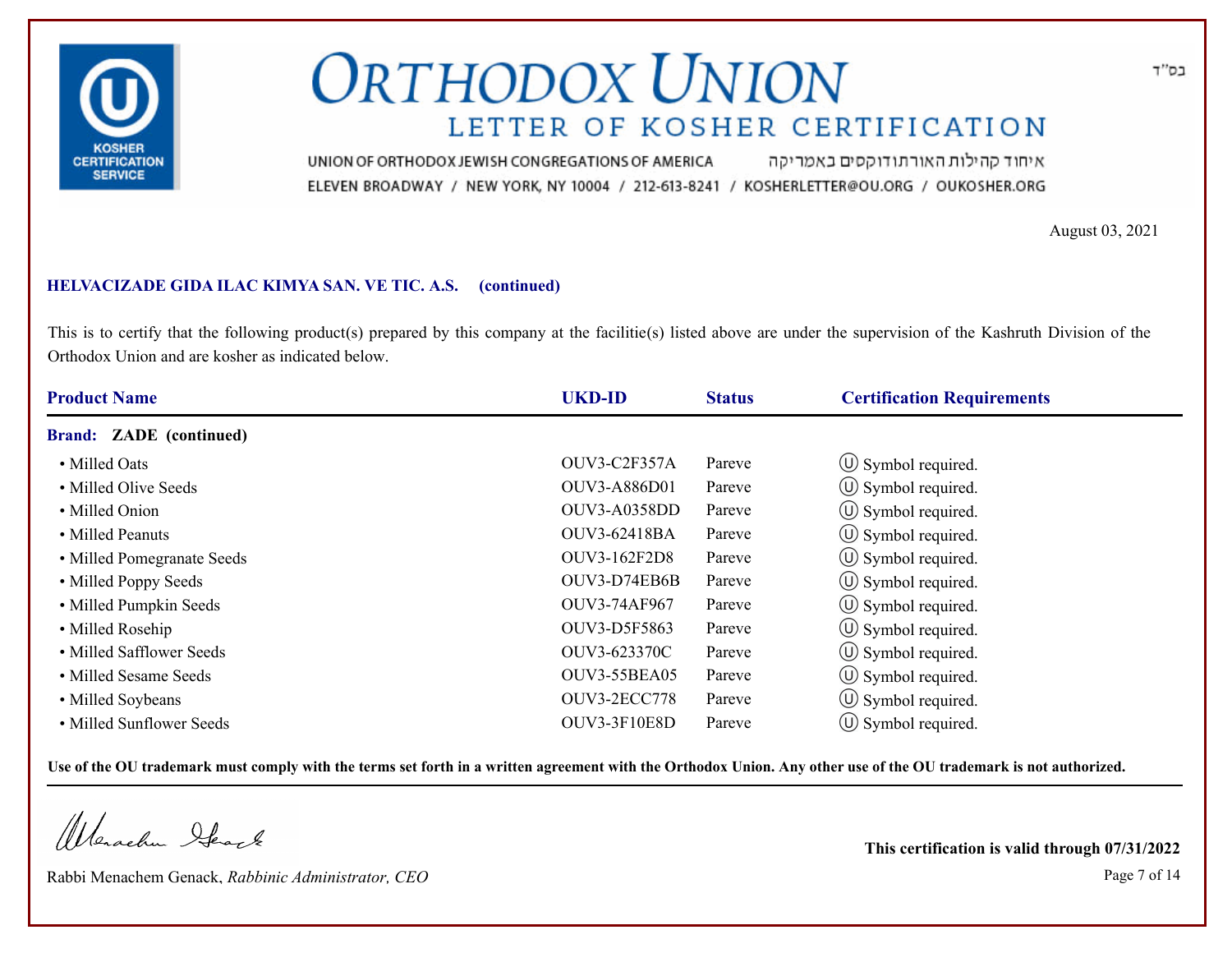

איחוד קהילות האורתודוקסים באמריקה UNION OF ORTHODOX JEWISH CONGREGATIONS OF AMERICA ELEVEN BROADWAY / NEW YORK, NY 10004 / 212-613-8241 / KOSHERLETTER@OU.ORG / OUKOSHER.ORG

August 03, 2021

### **HELVACIZADE GIDA ILAC KIMYA SAN. VE TIC. A.S. (continued)**

This is to certify that the following product(s) prepared by this company at the facilitie(s) listed above are under the supervision of the Kashruth Division of the Orthodox Union and are kosher as indicated below.

| <b>Product Name</b>              | <b>UKD-ID</b> | <b>Status</b> | <b>Certification Requirements</b>                                  |  |
|----------------------------------|---------------|---------------|--------------------------------------------------------------------|--|
| <b>Brand: ZADE</b> (continued)   |               |               |                                                                    |  |
| • Milled Sweet Almonds           | OUV3-30D03CD  | Pareve        | $\circ$ Symbol required.                                           |  |
| • Milled Thistle                 | OUV3-DDB029B  | Pareve        | $\circ$ Symbol required.                                           |  |
| • Milled Walnuts                 | OUV3-4ACE461  | Pareve        | $\circ$ Symbol required.                                           |  |
| • Milled Wheat                   | OUV3-6E82B82  | Pareve        | $\circ$ Symbol required.                                           |  |
| • Milled Wheat Germ              | OUV3-B6F9581  | Pareve        | $\circ$ Symbol required.                                           |  |
| • NATURAL EXTRA VIRGIN OLIVE OIL | OUW3-B433959  | Pareve        | (U) Symbol required. Certified for Passover and<br>year-round use. |  |
| • OLIVE POMACE OIL               | OUV3-41A46D7  | Pareve        | $\circ$ Symbol required.                                           |  |
| • Organic Anise Oil              | OUV3-14B37C2  | Pareve        | $\circ$ Symbol required.                                           |  |
| • Organic Apricot Kernel Oil     | OUV3-3C06D14  | Pareve        | $\cup$ Symbol required.                                            |  |
| • Organic Bitter Almond Oil      | OUV3-C1846C0  | Pareve        | $\left(\bigcup$ Symbol required.                                   |  |
| • Organic Black Cumin Seed Oil   | OUV3-F76DE62  | Pareve        | $\circ$ Symbol required.                                           |  |

**Use of the OU trademark must comply with the terms set forth in a written agreement with the Orthodox Union. Any other use of the OU trademark is not authorized.**

Werschn Stack

Rabbi Menachem Genack, *Rabbinic Administrator, CEO* Page 8 of 14

**This certification is valid through 07/31/2022**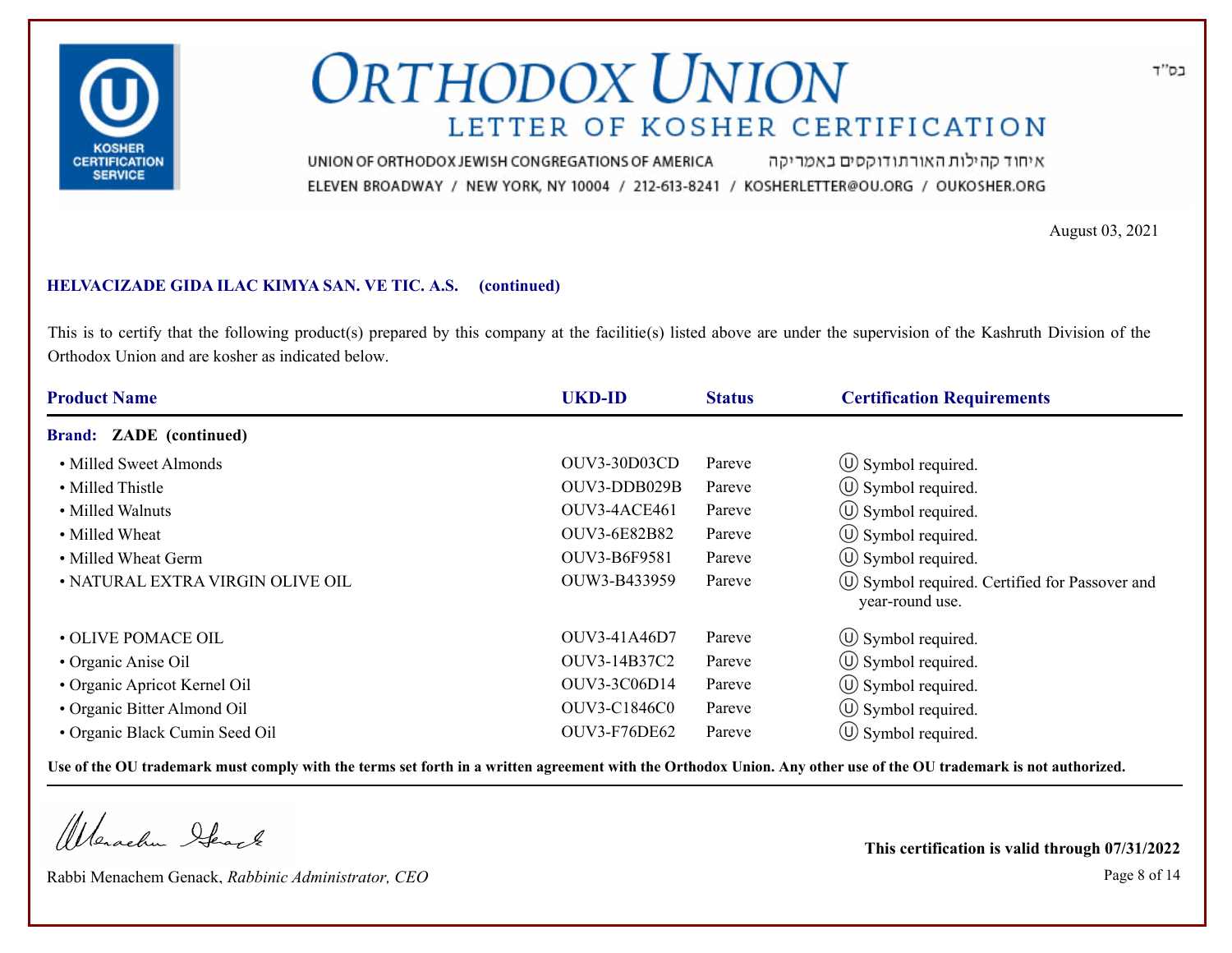

איחוד קהילות האורתודוקסים באמריקה UNION OF ORTHODOX JEWISH CONGREGATIONS OF AMERICA ELEVEN BROADWAY / NEW YORK, NY 10004 / 212-613-8241 / KOSHERLETTER@OU.ORG / OUKOSHER.ORG

August 03, 2021

### **HELVACIZADE GIDA ILAC KIMYA SAN. VE TIC. A.S. (continued)**

This is to certify that the following product(s) prepared by this company at the facilitie(s) listed above are under the supervision of the Kashruth Division of the Orthodox Union and are kosher as indicated below.

| <b>Product Name</b>                  | <b>UKD-ID</b>       | <b>Status</b> | <b>Certification Requirements</b>                                      |  |
|--------------------------------------|---------------------|---------------|------------------------------------------------------------------------|--|
| <b>Brand: ZADE</b> (continued)       |                     |               |                                                                        |  |
| • Organic Canola Oil                 | OUV3-3EEE51E        | Pareve        | $\circ$ Symbol required.                                               |  |
| • Organic Corn Oil                   | OUV3-007FCEB        | Pareve        | $\circ$ Symbol required.                                               |  |
| • Organic Cotton Oil                 | OUV3-211B582        | Pareve        | $\circ$ Symbol required.                                               |  |
| • Organic Extra Virgin Olive Oil     | OUW3-187178E        | Pareve        | $\circ$ Symbol required. Certified for Passover and<br>year-round use. |  |
| • Organic Flax Seed Oil              | OUV3-F7A7925        | Pareve        | $\circled{1}$ Symbol required.                                         |  |
| • Organic Grapeseed Oil              | OUV3-544DCBE        | Pareve        | $\circ$ Symbol required.                                               |  |
| • Organic Hazelnut Oil               | <b>OUV3-FD59C85</b> | Pareve        | $\circ$ Symbol required.                                               |  |
| • Organic Milled Apricot Seed/Kernel | OUV3-304FC24        | Pareve        | $\circ$ Symbol required.                                               |  |
| • Organic Milled Bay Seed            | OUV3-9624483        | Pareve        | $\cup$ Symbol required.                                                |  |
| • Organic Milled Bitter Almond       | OUV3-CDABE77        | Pareve        | $\left(\bigcup$ Symbol required.                                       |  |
| • Organic Milled Black Cumin Seed    | OUV3-AD29CCD        | Pareve        | $\circ$ Symbol required.                                               |  |

**Use of the OU trademark must comply with the terms set forth in a written agreement with the Orthodox Union. Any other use of the OU trademark is not authorized.**

Werschn Stack

Rabbi Menachem Genack, *Rabbinic Administrator, CEO* Page 9 of 14

**This certification is valid through 07/31/2022**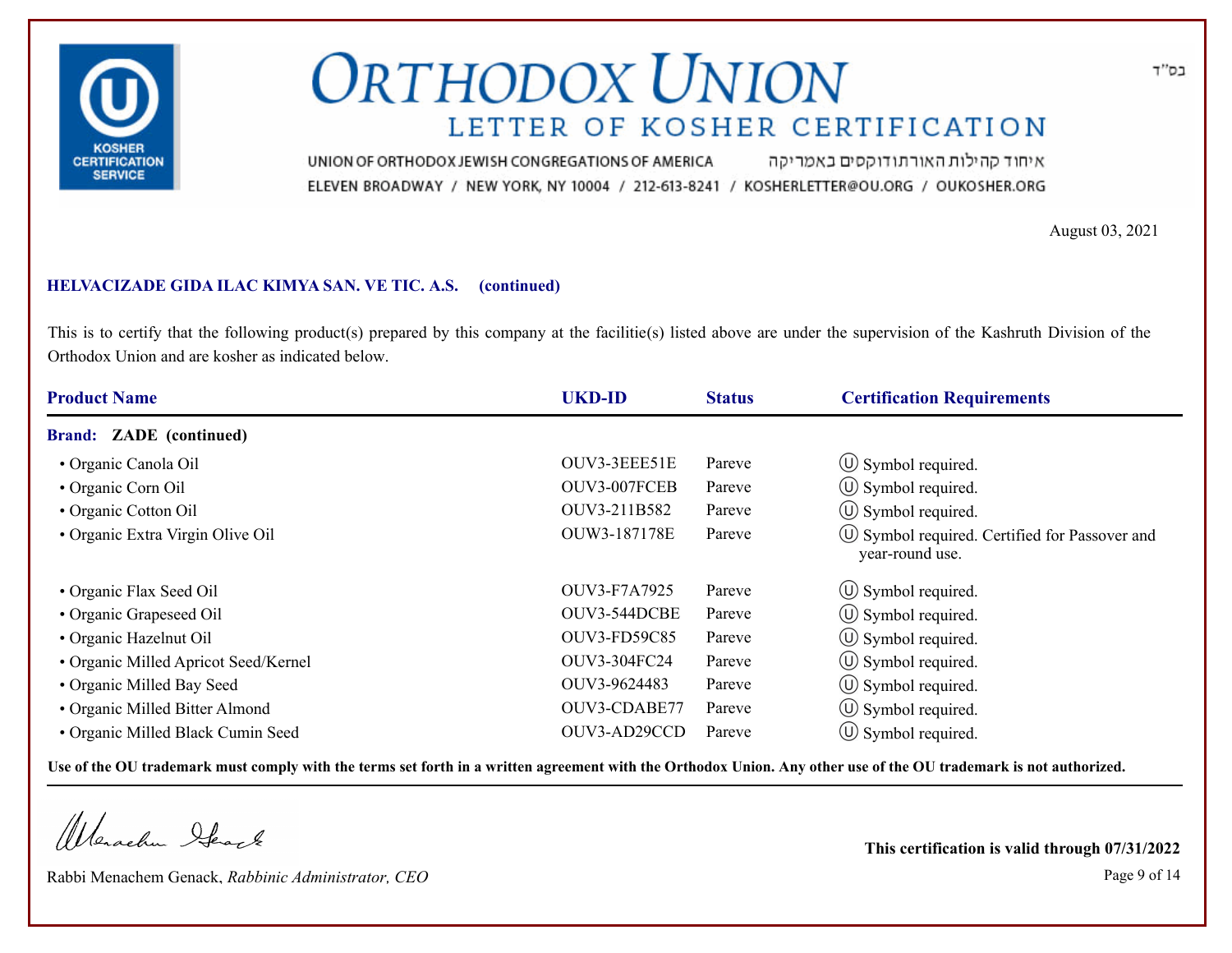

איחוד קהילות האורתודוקסים באמריקה UNION OF ORTHODOX JEWISH CONGREGATIONS OF AMERICA ELEVEN BROADWAY / NEW YORK, NY 10004 / 212-613-8241 / KOSHERLETTER@OU.ORG / OUKOSHER.ORG

August 03, 2021

### **HELVACIZADE GIDA ILAC KIMYA SAN. VE TIC. A.S. (continued)**

This is to certify that the following product(s) prepared by this company at the facilitie(s) listed above are under the supervision of the Kashruth Division of the Orthodox Union and are kosher as indicated below.

| <b>Product Name</b>                 | <b>UKD-ID</b>       | <b>Status</b> | <b>Certification Requirements</b> |
|-------------------------------------|---------------------|---------------|-----------------------------------|
| <b>Brand: ZADE</b> (continued)      |                     |               |                                   |
| • Organic Milled Canola             | OUV3-EDA05A3        | Pareve        | $\circ$ Symbol required.          |
| • Organic Milled Carob Seed         | <b>OUV3-68C06A0</b> | Pareve        | $\circ$ Symbol required.          |
| • Organic Milled Coconut Seed       | <b>OUV3-BCF1738</b> | Pareve        | $\circ$ Symbol required.          |
| • Organic Milled Corn               | <b>OUV3-7C6D30C</b> | Pareve        | $\circ$ Symbol required.          |
| • Organic Milled Cotton Seed        | <b>OUV3-D207C00</b> | Pareve        | $(U)$ Symbol required.            |
| • Organic Milled Cumin Seed         | OUV3-D5DEF35        | Pareve        | $\circ$ Symbol required.          |
| • Organic Milled Fennel Seed        | OUV3-C49C2CB        | Pareve        | $\circ$ Symbol required.          |
| • Organic Milled Flax Seeds         | <b>OUV3-37AE9B3</b> | Pareve        | (U) Symbol required.              |
| • Organic Milled Garlic             | OUV3-6B9E867        | Pareve        | $\circ$ Symbol required.          |
| • Organic Milled Ginger             | OUV3-C708245        | Pareve        | $\circled{0}$ Symbol required.    |
| • Organic Milled Gingko Biloba Seed | OUV3-B56B2AC        | Pareve        | $\circled{1}$ Symbol required.    |
| • Organic Milled Grape Seed         | OUV3-A891F2C        | Pareve        | $\cup$ Symbol required.           |

**Use of the OU trademark must comply with the terms set forth in a written agreement with the Orthodox Union. Any other use of the OU trademark is not authorized.**

Werachen Stack

Rabbi Menachem Genack, *Rabbinic Administrator, CEO* Page 10 of 14

**This certification is valid through 07/31/2022**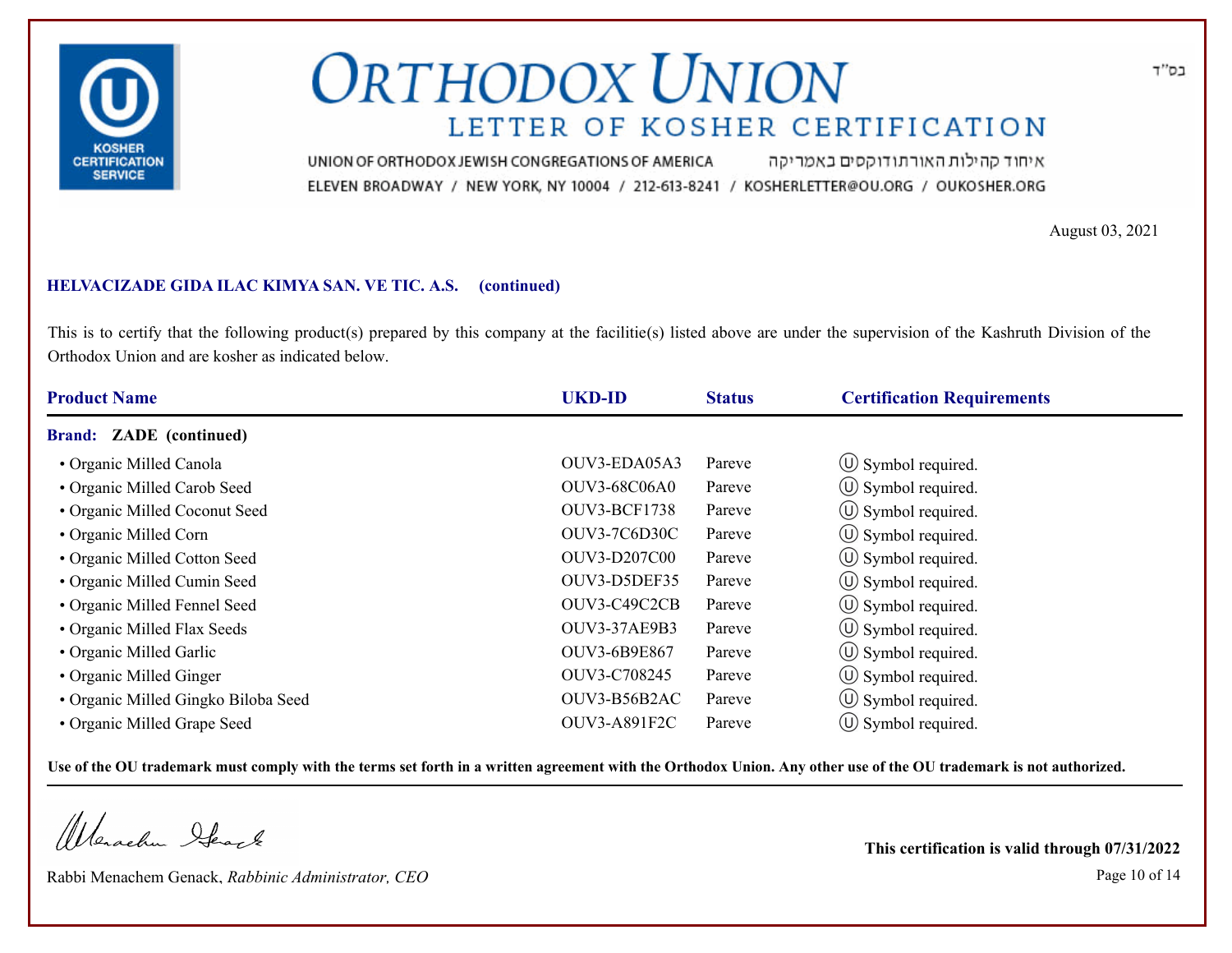

איחוד קהילות האורתודוקסים באמריקה UNION OF ORTHODOX JEWISH CONGREGATIONS OF AMERICA ELEVEN BROADWAY / NEW YORK, NY 10004 / 212-613-8241 / KOSHERLETTER@OU.ORG / OUKOSHER.ORG

August 03, 2021

### **HELVACIZADE GIDA ILAC KIMYA SAN. VE TIC. A.S. (continued)**

This is to certify that the following product(s) prepared by this company at the facilitie(s) listed above are under the supervision of the Kashruth Division of the Orthodox Union and are kosher as indicated below.

| <b>Product Name</b>                | <b>UKD-ID</b>       | <b>Status</b> | <b>Certification Requirements</b> |  |
|------------------------------------|---------------------|---------------|-----------------------------------|--|
| <b>Brand: ZADE</b> (continued)     |                     |               |                                   |  |
| • Organic Milled Hazelnut          | OUV3-23438D7        | Pareve        | $\circ$ Symbol required.          |  |
| • Organic Milled Mustard           | OUV3-B6190D1        | Pareve        | $\circ$ Symbol required.          |  |
| • Organic Milled Nettle Seeds      | OUV3-09F48B3        | Pareve        | $\circled{1}$ Symbol required.    |  |
| • Organic Milled Oat               | OUV3-12EED5C        | Pareve        | $\circ$ Symbol required.          |  |
| • Organic Milled Olive Seed        | OUV3-6FAA9D2        | Pareve        | $\circ$ Symbol required.          |  |
| • Organic Milled Onion             | OUV3-2753C39        | Pareve        | $(\cup)$ Symbol required.         |  |
| • Organic Milled Peanut            | <b>OUV3-A85AF89</b> | Pareve        | $\circ$ Symbol required.          |  |
| • Organic Milled Pomegranate Seeds | <b>OUV3-B26BA45</b> | Pareve        | (U) Symbol required.              |  |
| • Organic Milled Poppy Seed        | OUV3-58A0B31        | Pareve        | $\circ$ Symbol required.          |  |
| • Organic Milled Pumpkin Seed      | OUV3-9333D8C        | Pareve        | $\left(\bigcup$ Symbol required.  |  |
| • Organic Milled Rosehip           | OUV3-95FD54F        | Pareve        | $\circ$ Symbol required.          |  |
| • Organic Milled Safflower Seed    | OUV3-A29B5F0        | Pareve        | $\cup$ Symbol required.           |  |

**Use of the OU trademark must comply with the terms set forth in a written agreement with the Orthodox Union. Any other use of the OU trademark is not authorized.**

Werschn Heart

Rabbi Menachem Genack, *Rabbinic Administrator, CEO* Page 11 of 14

**This certification is valid through 07/31/2022**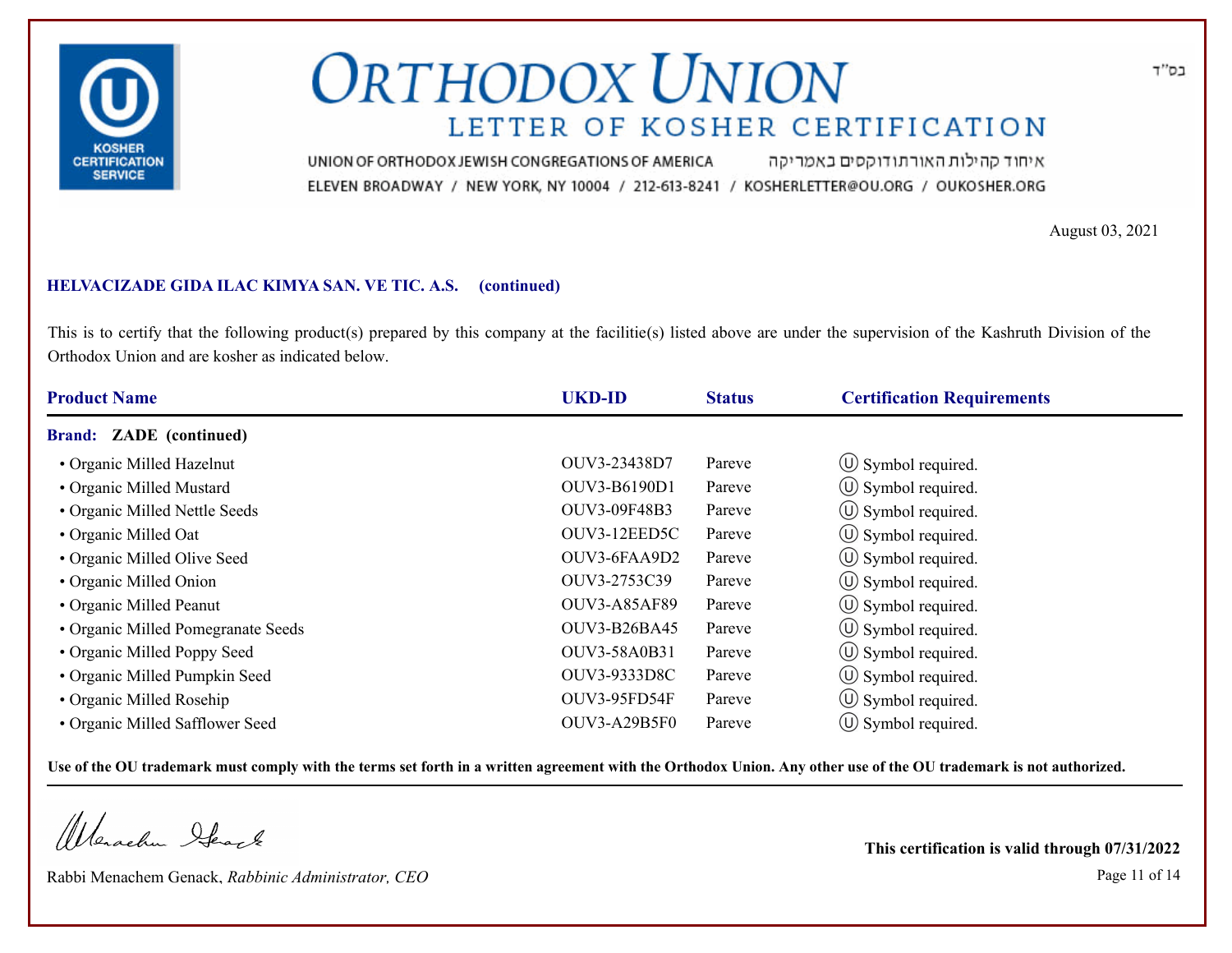

איחוד קהילות האורתודוקסים באמריקה UNION OF ORTHODOX JEWISH CONGREGATIONS OF AMERICA ELEVEN BROADWAY / NEW YORK, NY 10004 / 212-613-8241 / KOSHERLETTER@OU.ORG / OUKOSHER.ORG

August 03, 2021

### **HELVACIZADE GIDA ILAC KIMYA SAN. VE TIC. A.S. (continued)**

This is to certify that the following product(s) prepared by this company at the facilitie(s) listed above are under the supervision of the Kashruth Division of the Orthodox Union and are kosher as indicated below.

| <b>Product Name</b>             | <b>UKD-ID</b>       | <b>Status</b> | <b>Certification Requirements</b> |
|---------------------------------|---------------------|---------------|-----------------------------------|
| <b>Brand: ZADE</b> (continued)  |                     |               |                                   |
| • Organic Milled Sesame Seed    | <b>OUV3-F8EE236</b> | Pareve        | $\circ$ Symbol required.          |
| • Organic Milled Soybean        | OUV3-1F577B7        | Pareve        | $\circ$ Symbol required.          |
| • Organic Milled Sunflower Seed | <b>OUV3-E67A7D9</b> | Pareve        | (U) Symbol required.              |
| • Organic Milled Sweet Almond   | OUV3-6CA6BDE        | Pareve        | $\circ$ Symbol required.          |
| • Organic Milled Thistle        | OUV3-8957C5C        | Pareve        | $\circ$ Symbol required.          |
| • Organic Milled Walnut         | <b>OUV3-6CB255D</b> | Pareve        | $\circ$ Symbol required.          |
| • Organic Milled Wheat          | OUV3-AAC8911        | Pareve        | $\circ$ Symbol required.          |
| • Organic Milled Wheat Germ     | OUV3-B00AB54        | Pareve        | $\circ$ Symbol required.          |
| • Organic Nettle Seed Oil       | OUV3-D9D65B8        | Pareve        | $\circ$ Symbol required.          |
| • Organic Peanut Oil            | OUV3-4DA78A1        | Pareve        | $\circ$ Symbol required.          |
| • Organic Pomegranate Seed Oil  | OUV3-28BB182        | Pareve        | (U) Symbol required.              |
| • Organic Poppy Seed Oil        | OUV3-AD659F6        | Pareve        | $(\cup)$ Symbol required.         |

**Use of the OU trademark must comply with the terms set forth in a written agreement with the Orthodox Union. Any other use of the OU trademark is not authorized.**

Werschn Heart

Rabbi Menachem Genack, *Rabbinic Administrator, CEO* Page 12 of 14

**This certification is valid through 07/31/2022**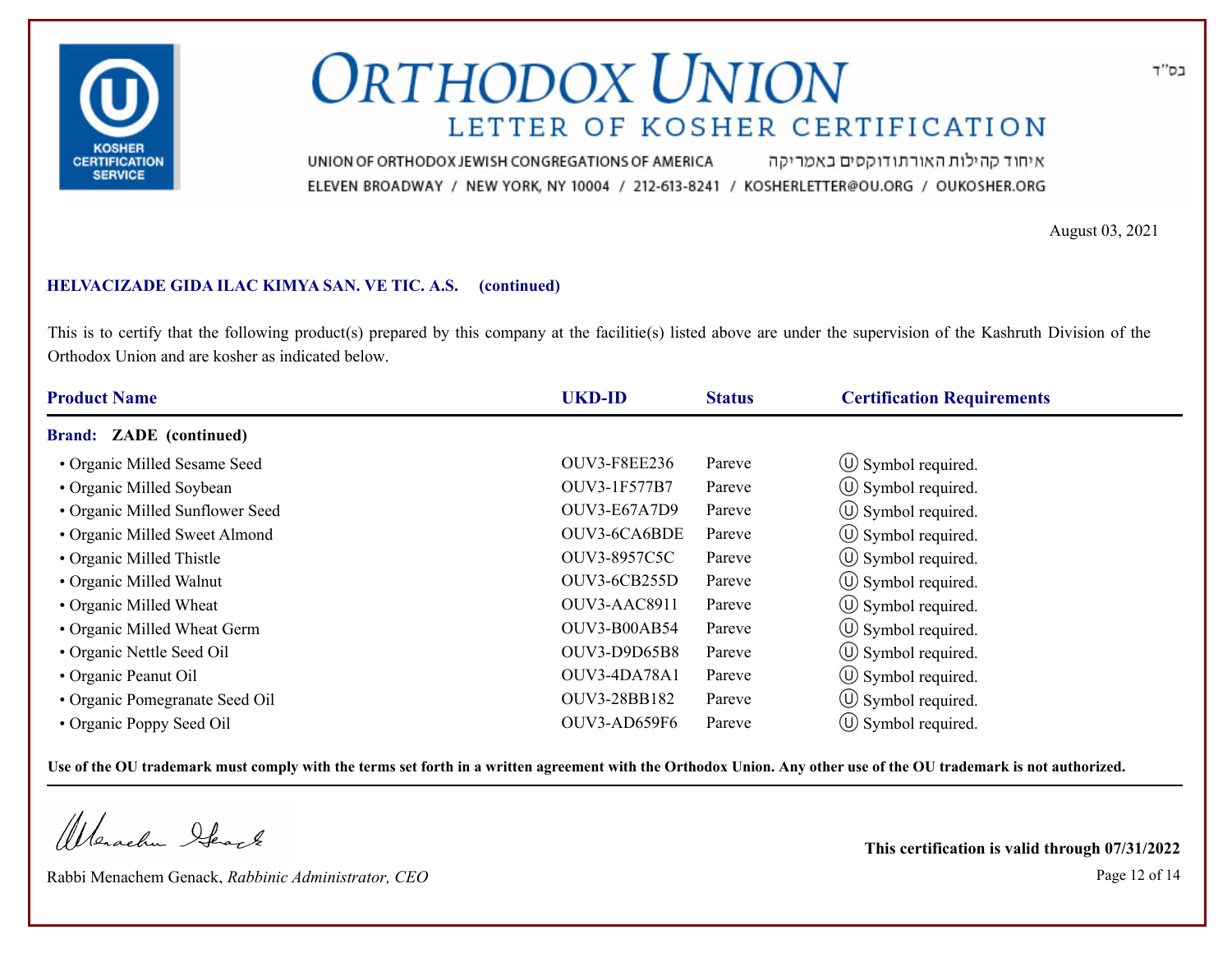

איחוד קהילות האורתודוקסים באמריקה UNION OF ORTHODOX JEWISH CONGREGATIONS OF AMERICA ELEVEN BROADWAY / NEW YORK, NY 10004 / 212-613-8241 / KOSHERLETTER@OU.ORG / OUKOSHER.ORG

August 03, 2021

### **HELVACIZADE GIDA ILAC KIMYA SAN. VE TIC. A.S. (continued)**

This is to certify that the following product(s) prepared by this company at the facilitie(s) listed above are under the supervision of the Kashruth Division of the Orthodox Union and are kosher as indicated below.

| <b>Product Name</b>            | <b>UKD-ID</b>       | <b>Status</b> | <b>Certification Requirements</b> |  |
|--------------------------------|---------------------|---------------|-----------------------------------|--|
| <b>Brand: ZADE</b> (continued) |                     |               |                                   |  |
| • Organic Pumpkin Seed Oil     | <b>OUV3-D8087BC</b> | Pareve        | $\circ$ Symbol required.          |  |
| • Organic Safflower Oil        | <b>OUV3-90A8FF5</b> | Pareve        | $\circled{0}$ Symbol required.    |  |
| • Organic Sesame Seed Oil      | OUV3-903093F        | Pareve        | $\circled{1}$ Symbol required.    |  |
| • Organic Soybean Oil          | OUV3-C25204A        | Pareve        | $\circ$ Symbol required.          |  |
| • Organic Sunflower Seed Oil   | OUV3-C33A665        | Pareve        | $\circ$ Symbol required.          |  |
| • Organic Sweet Almond Oil     | <b>OUV3-C34600F</b> | Pareve        | $\circ$ Symbol required.          |  |
| • Organic Walnut Oil           | OUV3-B69252E        | Pareve        | $\circ$ Symbol required.          |  |
| • Organic Wheat Germ Oil       | OUV3-FC65DDB        | Pareve        | (U) Symbol required.              |  |
| • Organic Wheat Oil            | OUV3-2D2C7CE        | Pareve        | $\circ$ Symbol required.          |  |
| • PEANUT OIL                   | OUV3-F8E2275        | Pareve        | $\circ$ Symbol required.          |  |
| • Refined Coconut Oil          | OUV3-8C42D8A        | Pareve        | $\circ$ Symbol required.          |  |
| • REFINED OLIVE OIL            | OUV3-113CD15        | Pareve        | $\cup$ Symbol required.           |  |

**Use of the OU trademark must comply with the terms set forth in a written agreement with the Orthodox Union. Any other use of the OU trademark is not authorized.**

Werschn Stack

Rabbi Menachem Genack, *Rabbinic Administrator, CEO* Page 13 of 14

**This certification is valid through 07/31/2022**